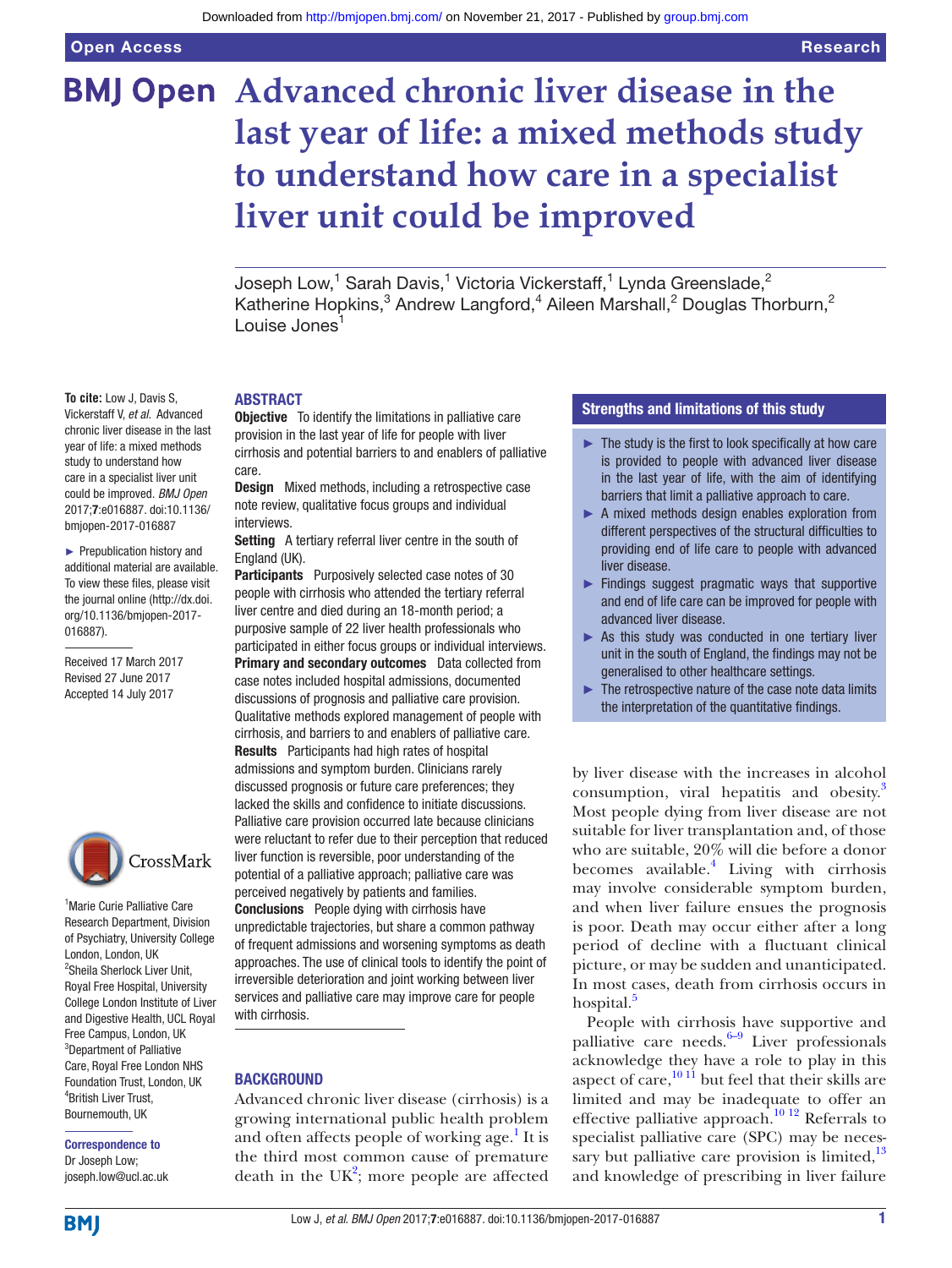is needed. Shared care, defined as using the skills and knowledge of many health professionals who share joint responsibility for an individual's care, may be useful. $14$ Palliative care offered in parallel with optimised specialist and generalist care may benefit people with advanced cirrhosis.[15](#page-7-4) One difficulty is knowing the appropriate time to make referrals and begin shared care.<sup>10</sup> Further data to understand how different specialities such as liver and palliative care services can work together may be helpful.<sup>14</sup> In this paper, we report what we have learnt from exploring practice in a tertiary treatment centre for liver disease in north London, UK. We used mixed methodology, guided by Rapid Participatory Appraisal in which data collected from different sources relating to a specific healthcare provider are combined to describe both the service structure and potential care improvements in a specific health locality.<sup>16</sup> Using mixed methods, we hoped to gain greater understanding of the limitations in the provision of palliative care for people with cirrhosis in the last year of life, and explore the reasons behind these limitations. This approach is commonly used in health service research to understand the complexity of healthcare. [17](#page-7-6)

We conducted a case note review, focus groups and qualitative interviews to explore:

- 1. how healthcare in liver services is provided in the last year of life to people with advanced liver disease (cirrhosis) from any cause to identify limitations in palliative care provision;
- 2. challenges in providing palliative care provision in liver care and how this provision might be improved in hepatology.

#### **Method**

A mixed methods study, using a retrospective case note review, qualitative focus groups and individual interviews. Case note findings were used to quantify the types of healthcare inputs provided by the liver services to people in their last year of life and to identify potential limitations in and barriers to the palliative care provided and a shared approach to care. The qualitative data identified reasons underlying these limitations and barriers, and highlighted potential enablers to improving care in this context.

#### **Setting**

A tertiary referral liver transplant centre in north London UK, providing both a core diagnostic service for all conditions affecting the liver and long-term management of patients with all severities of liver disease.

#### **Procedure**

#### Retrospective case note review

As resources were limited, we purposively selected 30 people with cirrhosis from the 66 people who attended the tertiary referral liver centre and died between April 2010 and September 2011. We aimed to ensure that our

sample represented the spectrum of people attending the centre and purposefully sampled according to age, gender and cause of liver failure.

We used a structured framework to extract data from patient records available from the centre for the 12-month period prior to death. We noted demographics, severity of liver disease at last admission, cause of cirrhosis, transplantation status, physical and psychological symptoms, and health service use in secondary care (inpatient admissions, hospital length of stay, intensive therapy unit (ITU) and liver-related procedures). We recorded documented evidence of discussions about prognosis and future preferences for care. We collected information on referrals to SPC, creation of care plans including evidence of advance care planning (ACP), resuscitation (do not attempt cardiopulmonary resuscitation (DNACPR)) status, preferred place of death and actual place of death. Data were extracted by the research nurse (SD) and inputted into Microsoft Excel.

#### Qualitative data

Both focus groups and semistructured interviews were used to capture as many views of healthcare professionals as possible. All potential participants were first identified by a clinician (LG). The research nurse (SD) then contacted these participants face to face, by telephone or by email. Participants were given information about the study, outlining the role of the research team, and gave written consent prior to data collection. All participants took part either in one focus group or a semistructured interview (between July 2013 and May 2014), which were conducted in the liver centre.

#### Focus groups

Focus groups were used as a pragmatic method of gathering larger numbers of people and using the group dynamic to generate discussion about care at the end of life in cirrhosis.<sup>[18 19](#page-7-7)</sup> Purposive sampling was used to ensure the views of those at all levels of the liver team across the disciplines (doctors, nurses and allied health professionals) were captured. Three focus groups were organised (each lasting 45–60min) and led by a research nurse (SD—Master's degree qualification and 6 years of qualitative research experience), with an observer (JL—senior health researcher with a PhD and 20 years of experience in qualitative/mixed methods research) taking field notes and cofacilitating.

#### Topic guide

To guide discussions, a topic guide (online [supple](https://dx.doi.org/10.1136/bmjopen-2017-016887)[mentary appendix 1\)](https://dx.doi.org/10.1136/bmjopen-2017-016887) was developed by the members of research team (JL, SD, AM, DT, LG, KH and LJ) covering: challenges of providing care to people in the last year of life; their perception of patient and family understanding of liver disease; discussing prognosis and future care preferences; improving palliative care. This guide was developed pragmatically in the context of liver disease, guided by the principles of palliative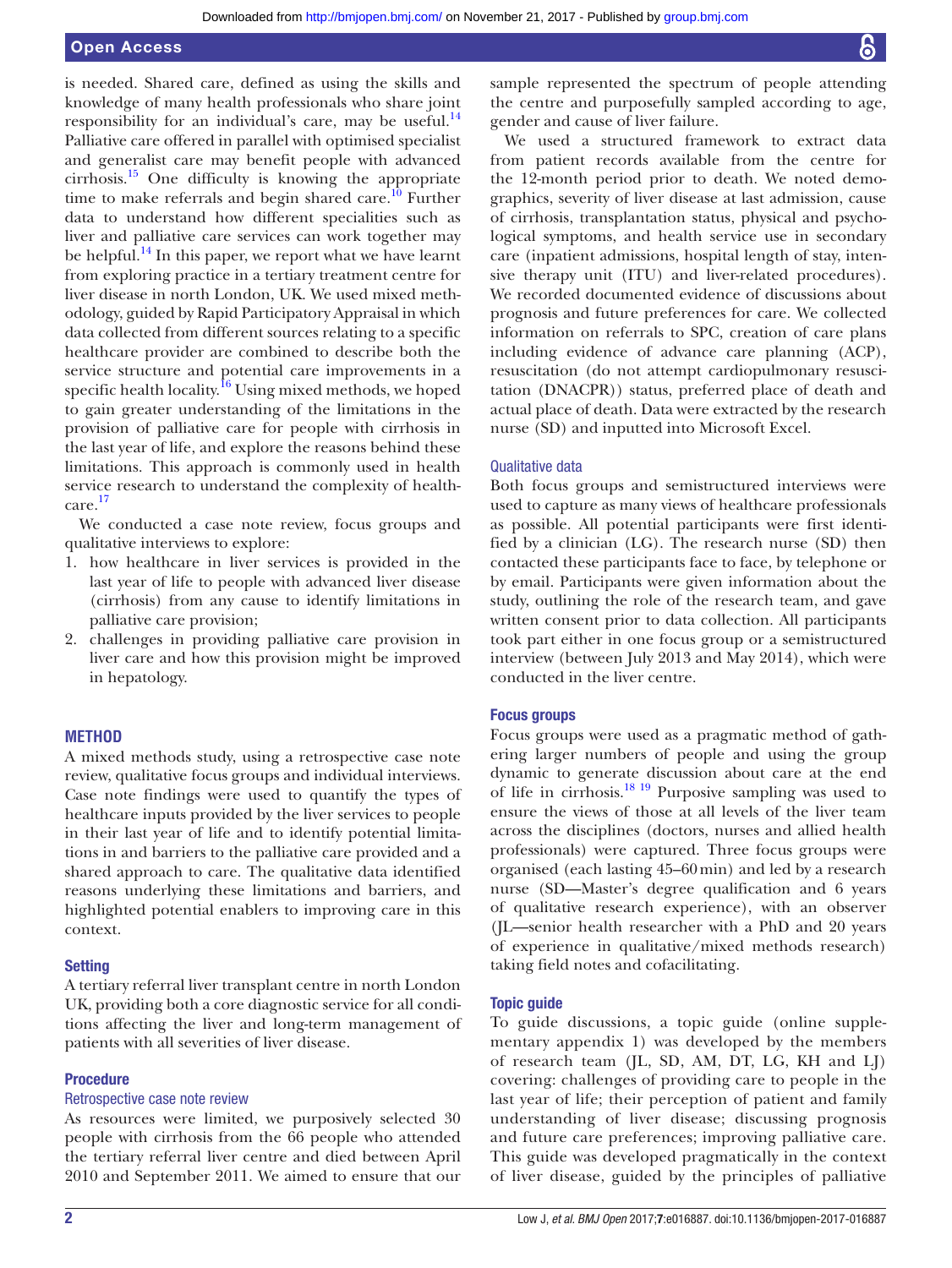<span id="page-2-0"></span>

| Patient demographics and clinical characteristics<br>Table 1 |                |
|--------------------------------------------------------------|----------------|
| <b>Characteristic</b>                                        | $n$ (%) (N=30) |
| Demographics                                                 |                |
| Age                                                          |                |
| Mean (SD)                                                    | 58 (11)        |
| Min-max                                                      | $25 - 79$      |
| Gender                                                       |                |
| Male                                                         | 20 (67)        |
| Female                                                       | 10 (33)        |
| Ethnicity ( $n=24$ )                                         |                |
| <b>White British</b>                                         | 14 (58)        |
| <b>Black African</b>                                         | 2(8)           |
| Asian                                                        | 4(17)          |
| Other                                                        | 4 (17)         |
| Relationship status (n=26)                                   |                |
| Married                                                      | 14 (54)        |
| <b>Divorced</b>                                              | 5(19)          |
| Partner (previously divorced)                                | 6 (23)         |
| Widowed                                                      | 1(4)           |
| Living arrangements (n=28)                                   |                |
| With wife/partner                                            | 8 (35)         |
| With wife and children                                       | 2(9)           |
| With children                                                | 3(13)          |
| With friends                                                 | 2(9)           |
| Alone                                                        | 5(22)          |
| Hostel                                                       | 2(9)           |
| <b>Hotel</b>                                                 | 1(4)           |
| Clinical characteristics                                     |                |
| Cause of cirrhosis                                           |                |
| Alcoholic liver disease (ALD)                                | 11 (37)        |
| Hepatitis C (Hep C), ALD                                     | 3(10)          |
| Hepatocellular carcinoma (HCC), Hep C,<br><b>ALD</b>         | 1(3)           |
| HCC, Hepatitis B (Hep B), Hep C, ALD                         | 1(3)           |
| Hep C                                                        | 4(13)          |
| Hep C, HCC                                                   | 3(10)          |
| Non-alcoholic steatohepatitis (NASH)                         | 2(7)           |
| NASH, HCC                                                    | 1(3)           |
| Other (primary biliary cirrhosis,<br>antitrypsin)            | 2(7)           |
| Previous transplant                                          | 2(7)           |
| On transplant list                                           | 5(17)          |

 $care.<sup>20</sup>$  $care.<sup>20</sup>$  $care.<sup>20</sup>$  All focus groups were audiotaped and transcribed verbatim.

#### **Interviews**

Professionals unable to attend the focus groups, were invited to take part in semistructured individual interviews. Nine interviews were conducted by SD (lasting 18–70min) using the topic guide, and were audiotaped and transcribed verbatim.

## DATA ANALYSIS **Retrospective case notes**

Descriptive statistics were used to describe hospital admissions and service use, documentation of prognostic discussions and preferences for future care, and palliative care provision. Data were summarised to highlight limitations in palliative care service provision.

## Qualitative data

A framework approach was used to analyse the transcripts, $^{21}$  which were first read independently by two researchers (JL and SD). Themes were identified, from which a coding system was developed and applied to the whole data set systematically. Any disagreements in coding were resolved by consensus. In organising the data into appropriate themes, Microsoft Excel was used. The researchers considered themes independently and met to discuss the themes identified and how they were linked together by contextual factors. Independent analysis ensured validity and reliability of the themes and links identified. Findings were also shared with our clinical partners (AM, LG, DT and KH) in the research team to ensure that the findings were consistent with their experience of current clinical practice. These themes were used to explain the limitations in palliative care provision found in the case notes, and to identify barriers and enablers to future palliative care for people with cirrhosis.

#### Ethical approval

Ethical approval was sought, but deemed unnecessary by the NRES Committee London—West London & GTAC (ref 14/LO/0799). NHS permission to conduct the clinical case note review and the qualitative interviews with liver health professionals was obtained from the Royal Free London Clinical Governance Lead for Hepatology and Palliative Care under the remit of health service improvement.

#### **RESULTS**

## **Provision of healthcare in last year of life (case note findings)**

Demographics and clinical characteristics (table 1)

Patient demographics and clinical characteristics are provided in [table](#page-2-0) 1. Our sample was predominately male  $(n=20, 67\%)$  with a median age of 59 years (IQR: 52–66; range 25–75), in which alcohol-related liver disease was the predominant diagnosis (n=16; 53%). A Model for End-stage Liver Disease (MELD) score gives an indication of short-term mortality, and is used to prioritise candidates on the orthotopic liver transplantation waiting list. In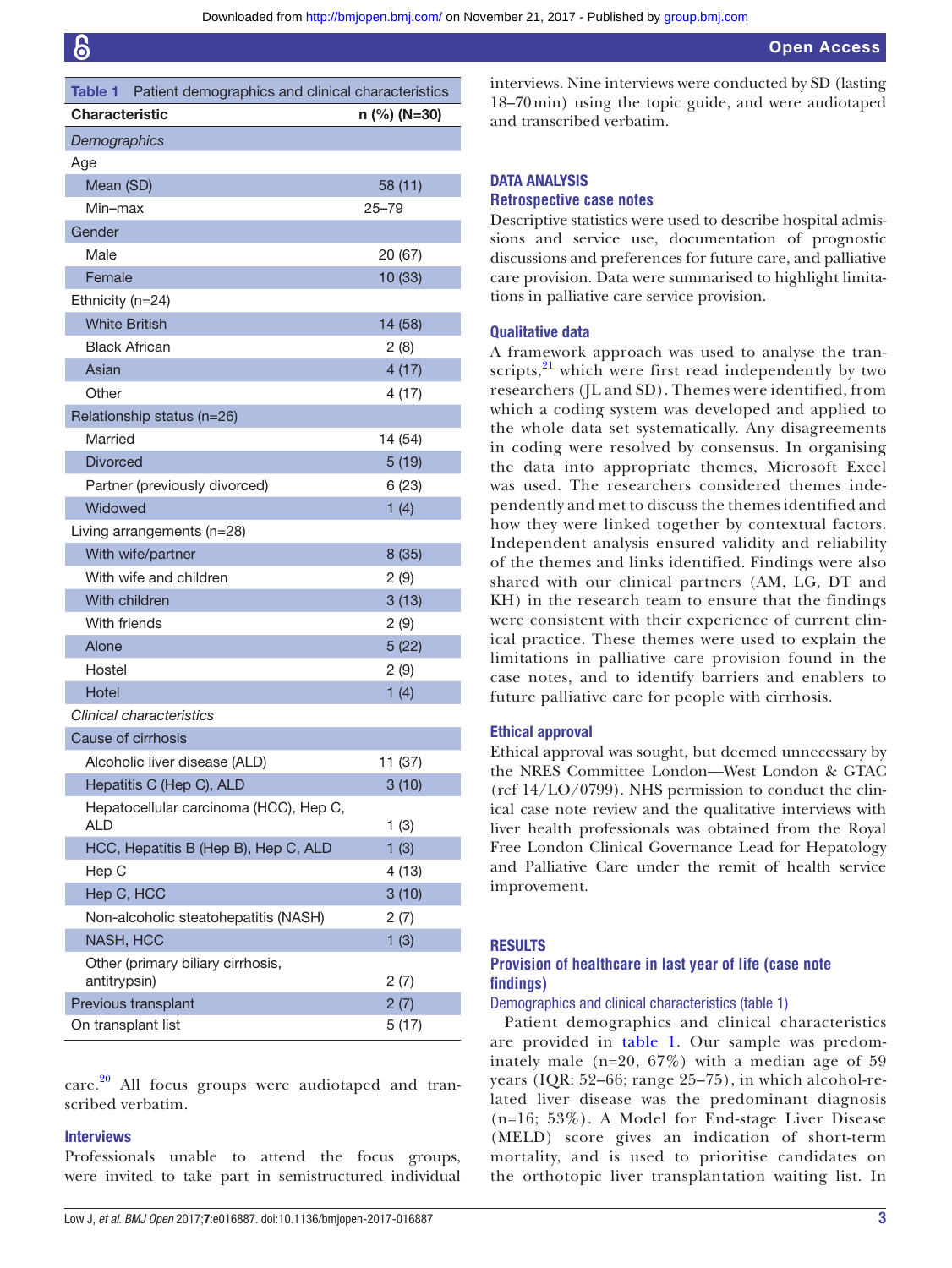Downloaded from<http://bmjopen.bmj.com/>on November 21, 2017 - Published by [group.bmj.com](http://group.bmj.com)

## Open Access

<span id="page-3-0"></span>

| Table 2<br>Signs and symptoms during the last 3 months for<br>the 30 patients |         |  |
|-------------------------------------------------------------------------------|---------|--|
| <b>Medical condition</b>                                                      | $n$ (%) |  |
| Pain                                                                          | 24 (80) |  |
| Abdomen                                                                       | 15 (50) |  |
| <b>Back</b>                                                                   | 6(20)   |  |
| Legs                                                                          | 4 (13)  |  |
| <b>Chest</b>                                                                  | 4(13)   |  |
| <b>Ribs</b>                                                                   | 2(7)    |  |
| <b>Ascites</b>                                                                | 19 (63) |  |
| Distended abdomen                                                             | 12 (40) |  |
| Tense abdomen                                                                 | 6(20)   |  |
| Encephalopathy                                                                | 19 (63) |  |
| Confusion                                                                     | 11(37)  |  |
| Asterixis, hepatic flap                                                       | 10 (33) |  |
| <b>Drowsiness</b>                                                             | 8(27)   |  |
| Tremor                                                                        | 5(17)   |  |
| Refusing treatment                                                            | 4(13)   |  |
| Agitation                                                                     | 4 (13)  |  |
| <b>Distressed</b>                                                             | 2(7)    |  |
| Crying, upset                                                                 | 2(7)    |  |
| Aggressive                                                                    | 2(7)    |  |
| Shouting/screaming                                                            | 2(7)    |  |
| <b>Disorientated</b>                                                          | 2(7)    |  |
| <b>Bleeding</b>                                                               | 12 (40) |  |
| <b>Blood in faeces</b>                                                        | 4(13)   |  |
| Blood in vomit                                                                | 3(10)   |  |
| Coffee ground vomit                                                           | 3(10)   |  |
| Bleeding from rectum                                                          | 4 (13)  |  |
| Bruising under skin                                                           | 3(10)   |  |
| Bleeding from mouth/nose                                                      | 2(7)    |  |
| <b>Bleeding from penis</b>                                                    | 2(7)    |  |
| Blood in urine                                                                | 2(7)    |  |
| Peripheral oedema                                                             | 7(23)   |  |
| Sacrum, testicles, scrotum                                                    | 6(2)    |  |
| Legs, thighs                                                                  | 3(10)   |  |
| Ankles, feet                                                                  | 3(10)   |  |
| Skin other                                                                    |         |  |
| Pruritus                                                                      | 7(23)   |  |
| Rashes, erythema                                                              | 5(17)   |  |
| Cellulitis                                                                    | 3(10)   |  |
| Fatigue                                                                       | 2(40)   |  |
| Weakness (tiredness, lethargy)                                                | 9(30)   |  |
| Sepsis                                                                        | 8(27)   |  |
| Tachycardia                                                                   | 4 (13)  |  |
| Temperature, chills/rigours                                                   | 4(13)   |  |
| Psychological                                                                 | 10 (33) |  |

**Continued** 

| <b>Table 2 Continued</b>             |         |
|--------------------------------------|---------|
| <b>Medical condition</b>             | n (%)   |
| Distressed, crying, upset            | 4 (13)  |
| Depressed                            | 4(13)   |
| Low mood                             | 3(10)   |
| Hallucinations                       | 3(10)   |
| <b>Anxious</b>                       | 2(7)    |
| Refusing treatments/<br>observations | 2(7)    |
| Insomnia                             | 2(7)    |
| Suicidal                             | 2(7)    |
| Digestive system                     |         |
| Anorexia                             | 11 (37) |
| <b>Nausea</b>                        | 11 (37) |
| Vomiting                             | 10 (33) |
| Incontinent of faeces                | 10 (33) |
| Constipation                         | 6(20)   |
| Diarrhoea                            | 4(13)   |
| Respiratory                          |         |
| Shortness of breath                  | 17 (57) |
| Secretions                           | 4(13)   |
| Wheezy                               | 2(7)    |
| Urinary system                       |         |
| Incontinent of urine                 | 8(27)   |
| Oliguria                             | 8(27)   |
| Other                                |         |
| Confusion (variety of causes)        | 6 (20)  |
| Unsteady on feet/gait                | 9(30)   |
| Dizzy and faint                      | 4 (13)  |
| Agitation                            | 112(7)  |

23 cases where data were available at last admission, our sample had a median (IQR) MELD score of 23 (16.5–23), suggesting a 19.6% chance of dying in the next 3 months.[22](#page-7-10) Nineteen (63%) people were not considered for liver transplant due to poor health, four were on the transplant waiting list and three had previously received a transplant. Eight (27%) people with cirrhosis had been referred to the tertiary centre from 'out of area' hospitals either for a liver transplant assessment, or for specialist treatments, such as a transjugular intrahepatic portosystemic shunt (TIPS) or intensive management of bleeding.

The people in our sample were highly symptomatic ([table](#page-3-0) 2). All were symptomatic 3 months before death, presenting with ascites (n=22, 73%), extensive peripheral oedema (n=20, 66%), severe fatigue and weakness (n=20; 66%), and pain (n=13; 43%). In the last month of life, our participants presented with an average of 14 physical symptoms per person. The majority (n=19, 63%) were noted to have symptoms of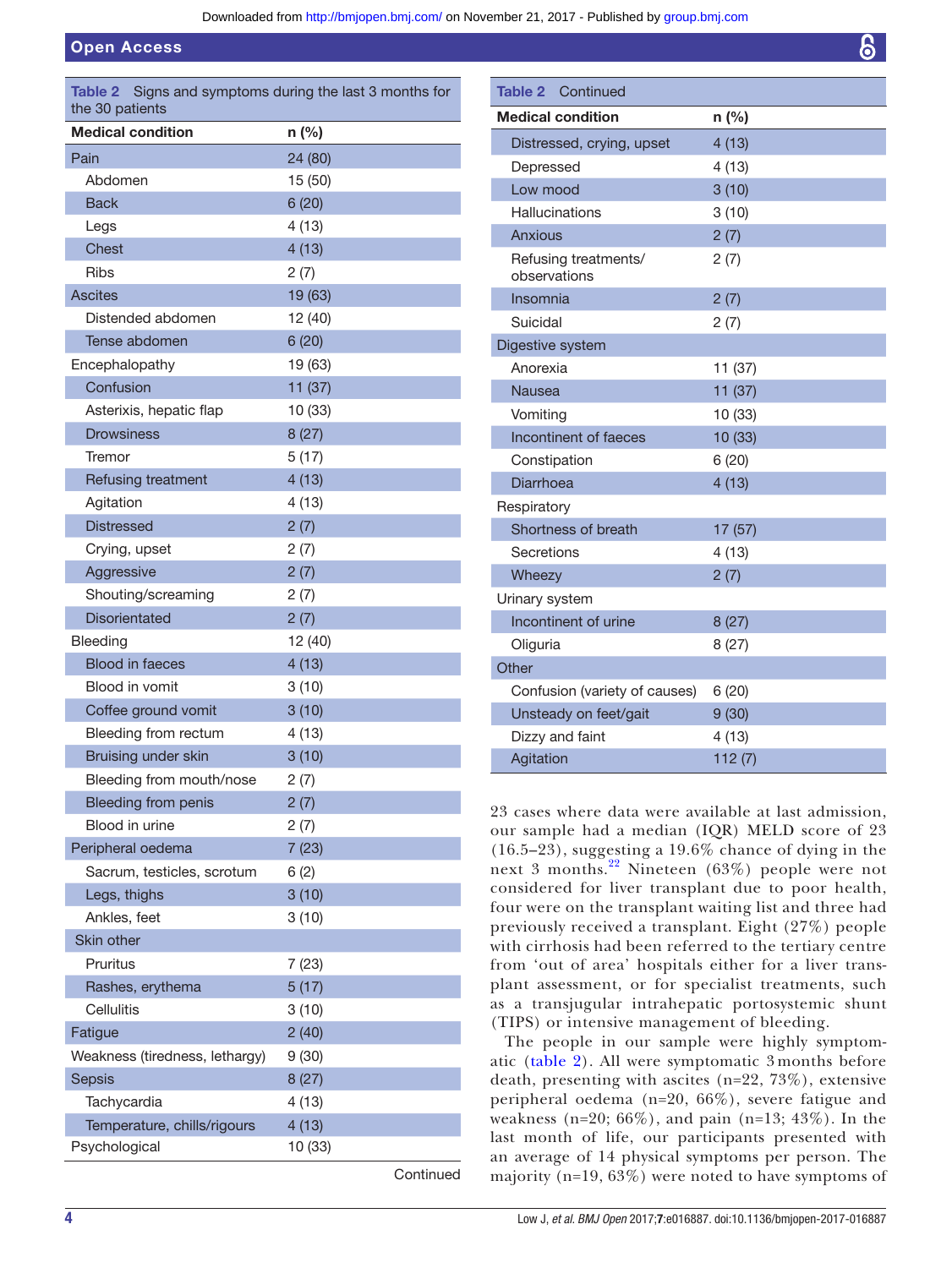hepatic encephalopathy, such as confusion, disorientation and agitation.

## Health service use in tertiary care

Our sample of 30 had a median of three inpatient admissions (IQR: 2–5) per person in the last year of life, and a median length of stay of 31 days (IQR: 19–55). Seventeen (57%) people were readmitted within 30 days of discharge. The frequency of admissions increased for most people  $(n=29; 97%)$  in the last 3 months of life. Nineteen (63%) people had more than one admission in the month before death, during which the median number of admissions was two (IQR: 1–3). Of the 78 admissions precipitated by cirrhotic complications, most required invasive procedures, such as paracentesis (n=53/78, 68%), blood transfusions (n= $13/78$ , 17%), endoscopic variceal banding (n=4/78, 5%) and TIPS (n=4/78, 5%). During these admissions, each participant was seen in the last year of life by a mean of three different liver consultants (range 1–6). Nine (30%) people were regularly reviewed by the hospital nurse-led patient-at-risk team (PART), to decide whether to escalate or de-escalate their treatment. Six (20%) people with cirrhosis required treatment in the intensive therapy unit (ITU) during which three patients died.

## Documentation of prognosis, future care discussions and palliative care provision

Liver consultants recorded having discussed prognosis mainly with family members  $(n=23, 77\%)$ ; discussions occurred very late, in 16 (53%) cases≤34 days before the person died. Liver doctors recorded fewer discussions with patients about understanding of their disease or future care preferences (n=16, 53%), most of which occurred 1 month before death (n=9/16; 56%).

Although most people (n=26; 67%) had a DNACPR decision recorded in their medical notes, this was completed by medical personnel, with limited consultation with either the person with cirrhosis (n=5, 17%) or their family member (n=6, 20%). In seven cases, the liver team had to be alerted about completing a DNACPR by other clinicians such as the PART team  $(n=4)$ , ITU  $(n=2)$  or the emergency department  $(n=1)$ . Most people (n=19, 63%) had no discussions with doctors about their preferred place of care.

Most people with cirrhosis (n=21; 70%) were referred to SPC a median of 5 days before death. Twelve (40%) people with cirrhosis documented as deteriorating were still receiving active treatment up until their death. For most people, death occurred in hospital (n=25; 83%), three died in ITU. The remaining five people died either at home (n=3; 10%) or in a hospice (n=2; 7%). Only five people from the sample had clear discussions with health professionals about place of death; two of these died in the place of their choice (one at home and the other in hospital).

## Challenges to and enablers of provision of palliative care (qualitative data)

## *Demographics of liver clinician sample*

Thirteen liver health professionals took part in three focus groups (FG; FG1: three doctors, two liver transplant nurses, a dietician and a pharmacist; FG2: three ward nurses and a healthcare assistant; FG3: two ward nurses). Nine health professionals took part in semistructured interviews (five doctors, two senior nurses in hepatology, a clinical nurse specialist in palliative care and an alcohol liaison nurse). No demographic information was collected for the liver clinician sample other than their discipline.

## Key findings

Initial analysis illustrated that liver clinicians recognised that although their patients were in poor health, they did not address quality of life issues with them and palliative care options were only considered with patients who raised this topic themselves. Further analysis identified five emergent themes which illustrated why liver clinicians focused on reactive treatment for people at the expense of palliative care: unpredictable trajectory of liver disease, management of patient treatment expectations, clinician/patient perceptions of the palliative care role, poor continuity of care, perceived lack of skill and confidence.

## Unpredictable trajectory of liver disease

The perceived ability of the liver to recover function made it difficult for doctors to estimate the point of irreversible liver decline, and so provided doctors with hope that trying different treatments would promote recovery, even with patients on the wards who were imminently dying. Nurses felt that part of this difficulty was the short periods that doctors spend with patients in contrast with the ward nurses, who provide continuous care and were confident in identifying those imminently dying. However, nurses considered that cessation of active treatment was the responsibility of doctors as main clinical decision makers.

We (ward nurses) have constant contact with patients… enables us to identify those patients who are both aware of their deterioration and want to die at home to be fast tracked to specialist palliative care. Ward nurse, Nurse focus group 1.

## Management of patient expectations

Doctors' emphasis on active treatments is reinforced by their own perceptions of patients' treatment expectations. Part of this expectation may be reflected by the patients' younger ages, who doctors feel want life at all costs. Furthermore, as many patients are referred by secondary care 'out of area' (as illustrated in our case notes), clinicians perceive these patients see referral to the tertiary liver centre as a last chance to 'cure' their liver disease. This in turn, reinforces clinicians' focus on active treatments, at the expense of discussing prognostic issues.

We probably don't do enough of it (discuss future care preference), because most of the patients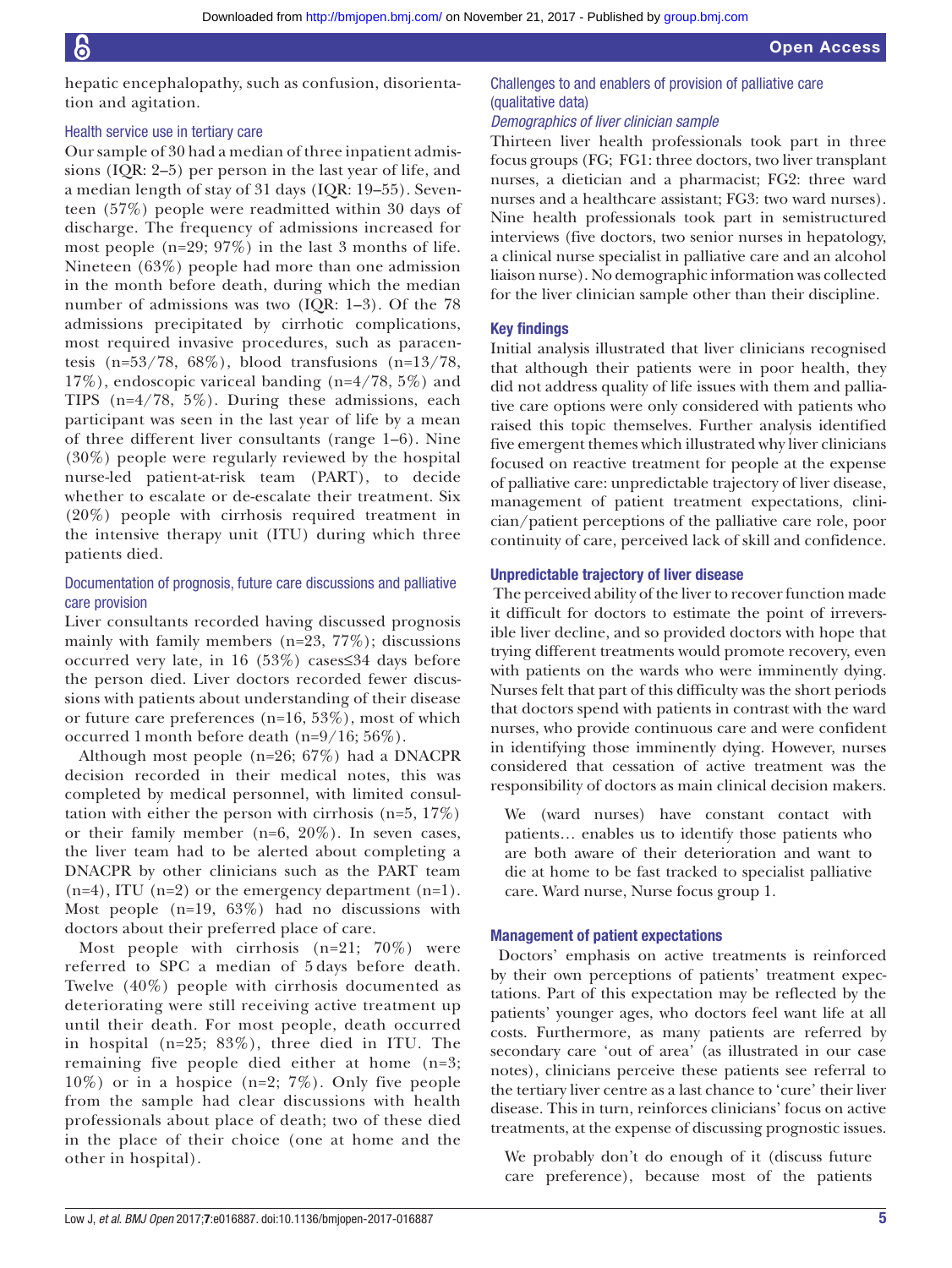at a given time are not willing to engage with that question. The median age of patients is 53, so we are not talking about an 80year old who has lived their life to the full. We are talking about people who still want life. (Consultant hepatologist 1, interview)

Patients' unrealistic expectations, and their limited knowledge and understanding of their own disease, presented doctors with difficulties in managing these expectations and deciding what treatment options to pursue.

They (patients) are often referred extremely late, full of expectation only to be told there's nothing we can do. The difficulty is, what do you then do with that patient? Do you let them go back to the referring trust or secondary care, how do you know that they are going to get palliative care or the treatment that they need. (Consultant hepatologist 2, interview)

## Misunderstanding of palliative care

Clinicians perceived that patients and their family members saw referral to palliative care negatively, as a move suggesting that clinicians had 'given up' on the patient. They felt that patients and families did not understand what palliative care could offer in terms of symptom control and psychosocial support, instead seeing palliative care as a service for people at the very end of life, as illustrated by this senior nurse.

We've got a patient on the ward whose family are very opposed to palliative care, but wanted active treatment. The patient has had repeated admissions, even if the family can only have her for another extra few months. The nurse tried to tell them it is not just the last weeks and hours (input from palliative care), it can be longer than that and the palliative team have a lot to offer you even now. (ward senior nurse, interview)

Although most liver clinicians saw a role for palliative care, the debate on its utilisation centred more on understanding when a referral to palliative care was considered appropriate. Most had very limited experience in working with palliative care and were unsure of the best time to refer. This was further compounded by the difficulty of estimating the point of irreversible liver deterioration and the lack of clinical tools and guidelines to support them with this process.

Would like to refer much earlier, but need to have an understanding at the point that specialist palliative care would like involvement. (Consultant hepatologist, Multi-disciplinary focus group)

## Poor continuity of care

Liver clinicians felt the lack of adequate information systems and the rotation of medical staff (our case notes showed that each participant saw at least three liver consultants over the year), contributed to 'poor continuity of care'. This lack of continuity is demonstrated when treatment plans agreed with one consultant can be changed by another consultant due to a lack of shared information.

This rotation of staff causes problems as some patients are treated and patched up, but come in under another consultant when readmitted and treatment happens again. However, the system does not allow for information to be exchanged about what exact changes have occurred in their condition. (Consultant hepatologist 3, interview)

## Perceived lack of skill and confidence

Both doctors and nurses perceived they lacked skills and confidence in engaging in discussions about prognosis or palliative care with patients or family members. On liver wards, this was further compounded by a lack of private space to discuss sensitive topics.

## Enablers for improved palliative care

Liver clinicians suggested strategies to enhance both continuity and integration of palliative care and liver services, such as joint liver and palliative care clinics for people with decompensated liver disease and multidisciplinary team case conferences to coordinate care and treatment for those patients frequently admitted. Such initiatives would enhance mutual understanding across specialities of liver-specific symptom management and the timing of referrals. To support liver clinicians in identifying patients suitable for early palliative care support, appropriate clinical tools with relevant guidelines need to be identified.

## **DISCUSSION**

## **Key summary**

Our findings reflect the complicated clinical picture surrounding the provision of care of people with cirrhosis in their last year of life. We demonstrate that patients have a high symptom burden, increasing number of admissions in their last 3 months of life and a focus on active, disease-directed treatments. As with previous studies, $12 \text{ } 13$  we highlight poor palliative care provision, in which discussions about prognosis and resuscitation orders were only raised in the last few days of life and referrals to palliative care were made very close to death. We found that liver clinicians have difficulties in initiating discussions regarding prognosis, do not engage in parallel planning for potential deterioration as well as recovery and have a limited knowledge of palliative care.

Studies suggest that uncertainty is an important barrier to anticipatory care planning in advanced liver disease.<sup>[12](#page-7-11)</sup> Our qualitative data further illustrate how five key factors interact as barriers to palliative care. Although liver clinicians may wish to refer patients to palliative care earlier, active treatment is usually the de-facto choice unless patients themselves specifically raise the topic. The difficulty of identifying the point of irreversible liver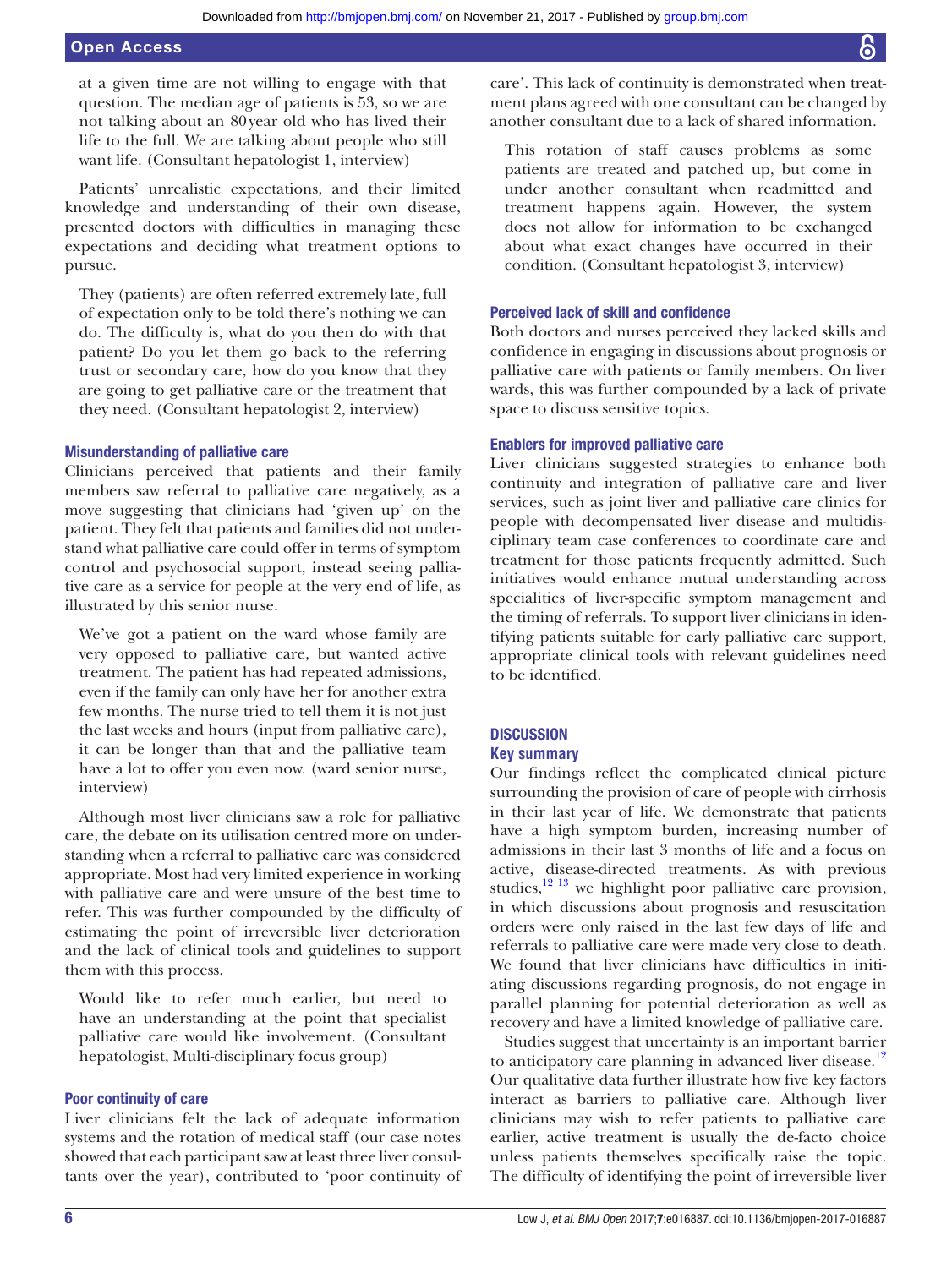deterioration, patients' expectations of finding a cure, together with liver clinicians' perceived lack of confidence and skills in addressing palliative care issues enabled a focus on active treatment. A further barrier is the lack of contact and experience that liver clinicians have of working with palliative care specialists. This prevents them from understanding what palliative care can offer, and prevents palliative care clinicians from establishing earlier contact with patients which might enable them to become familiar faces for patients and families. This culture of active treatment may stem from tertiary centres being seen as at the forefront of technical innovation.

#### Clinical implications

Our findings suggest that lack of knowledge about the role and potential benefits of palliative care may contribute to the late referral of liver patients to SPC. The formation of liver clinics specifically for people with decompensated liver failure, with joint input from liver and palliative care specialists is recommended. This may promote understanding across specialties, an integrated and timely approach to care, formulation of treatment plans and a reduction in unplanned inpatient admissions to the liver service.<sup>[12](#page-7-11)</sup> It may also improve symptom control and enable clinicians to engage in discussions about prognosis and future care preferences with patients and families at an earlier stage. Previous studies have shown that early referral to SPC may reduce the rates of expensive hospitalisation, especially in the last month of life. $2<sup>3</sup>$ Such service developments could be explored, in line with guidance set by the 'End of life care good practice guide'.<sup>24</sup> Consideration should be given to the care philosophy in a tertiary liver transplant centre, where many liver clinicians are reluctant to accept that active interventions have limited patient benefit. Qualitative data indicate that liver clinicians found it difficult to identify the point of irreversible liver deterioration; our case note findings suggest that inpatient admissions and symptoms increase in frequency in the last 3months of life. The introduction of clinical tools such as the Supportive and Palliative Indicators Care  $\text{Tool}^{\text{25}}$  may support clinicians to identify when is timely to refer to palliative care, such as the 'point of irreversible deterioration of liver function'.

#### Strengths and limitations

Our study explores care in advanced liver disease from different perspectives, but we accept our methodology limits the generalisability of our interpretation. Our case note data were retrospective and limited by the quality of recording in medical notes. Many in our case note sample were referred from other hospitals and did not include data recorded at these sites. Due to time constraints, we reviewed a purposive sample of case notes of those who died, so there is a potential for selection bias and error in the notes that were reviewed. Our case note sample only reflects patients who died during follow-up and not those who were still alive, or who had a transplant. This is important since these patients are also often recipients of palliative care. For our qualitative arm, the health professionals were recruited from one hospital site and due to both time constraints and the limited pool of participants available, it is possible that theme saturation was not fully achieved. We did not explore the views of close family members and informal carers in this study and may have missed important insights on experiences of living and dying with liver disease and how care might be improved. Our findings reflected practice in a tertiary liver transplant specialist unit in one country; while clinical issues are likely to be similar in other settings, organisational issues and person-centred attitudes will vary across other healthcare systems. Nevertheless, our exploratory findings do provide new insights into how care towards the end of life could be improved in people with cirrhosis, which deserve further exploration using more robust methodology.

Contributors JL, SD, VV, LJ, LG and KH were responsible for the study concept and design; JL and SD were responsible for the acquisition of the data; JL, SD, VV, LJ, DT, AM, LG, KH and AL were responsible for analysis or interpretation of the data; JL, SD, VV and LJ drafted the initial manuscript; DT, AM, LG, KH and AL revised the manuscript critically for important intellectual content; all authors gave the final approval of the version to be published.

Funding This study received no specific grant from any funding agency in the public, commercial or not-for-profit sectors, but the research department responsible for this study is provided core funding by Marie Curie in order to conduct the study.

#### Competing interests None declared.

Ethics approval Ethical approval was sought, but deemed unnecessary by the NRES Committee London—West London & GTAC (ref 14/LO/0799). NHS permission to conduct the clinical case note review and the qualitative interviews with liver health professionals was obtained from the Royal Free London Clinical Governance Lead for Hepatology and Palliative Care under the remit of health service improvement.

Provenance and peer review Not commissioned; externally peer reviewed.

Data sharing statement Participants did not provide consent for the transcripts to be released outside of the remit of this study.

Open Access This is an Open Access article distributed in accordance with the Creative Commons Attribution Non Commercial (CC BY-NC 4.0) license, which permits others to distribute, remix, adapt, build upon this work non-commercially, and license their derivative works on different terms, provided the original work is properly cited and the use is non-commercial. See: [http://creativecommons.org/](http://creativecommons.org/licenses/by-nc/4.0/) [licenses/by-nc/4.0/](http://creativecommons.org/licenses/by-nc/4.0/)

© Article author(s) (or their employer(s) unless otherwise stated in the text of the article) 2017. All rights reserved. No commercial use is permitted unless otherwise expressly granted.

#### **REFERENCES**

- <span id="page-6-0"></span>1. Williams R. Global challenges in liver disease. *[Hepatology](http://dx.doi.org/10.1002/hep.21347)* 2006;44:521–6.
- <span id="page-6-1"></span>2. Williams R, Aspinall R, Bellis M, *et al*. Addressing liver disease in the UK: a blueprint for attaining excellence in health care and reducing premature mortality from lifestyle issues of excess consumption of alcohol, obesity, and viral hepatitis. *[Lancet](http://dx.doi.org/10.1016/S0140-6736(14)61838-9)* 2014;384:1953–97.
- <span id="page-6-2"></span>3. Right Care NHS. Liver disease: the NHS atlas of variation in healthcare for people with liver disease. 2013 [http://www.rightcare.](http://www.rightcare.nhs.uk/index.php/atlas/liver-disease-nhs-atlas-of-variation-in-healthcare-for-people-with-liver-disease/) [nhs.uk/index.php/atlas/liver-disease-nhs-atlas-of-variation-in](http://www.rightcare.nhs.uk/index.php/atlas/liver-disease-nhs-atlas-of-variation-in-healthcare-for-people-with-liver-disease/)[healthcare-for-people-with-liver-disease/](http://www.rightcare.nhs.uk/index.php/atlas/liver-disease-nhs-atlas-of-variation-in-healthcare-for-people-with-liver-disease/) (accessed 22 Sep 2015).
- <span id="page-6-3"></span>4. Northup PG, Intagliata NM, Shah NL, *et al*. Excess mortality on the liver transplant waiting list: unintended policy consequences and Model for End-Stage Liver Disease (MELD) inflation. *[Hepatology](http://dx.doi.org/10.1002/hep.27283)* 2015;61:285–91.
- <span id="page-6-4"></span>5. Effiong K, Osinowo A, Pring A, *et al*. *Deaths from liver disease: implications for end of life care in England*. National End of Life Care Intelligence Network, 2012.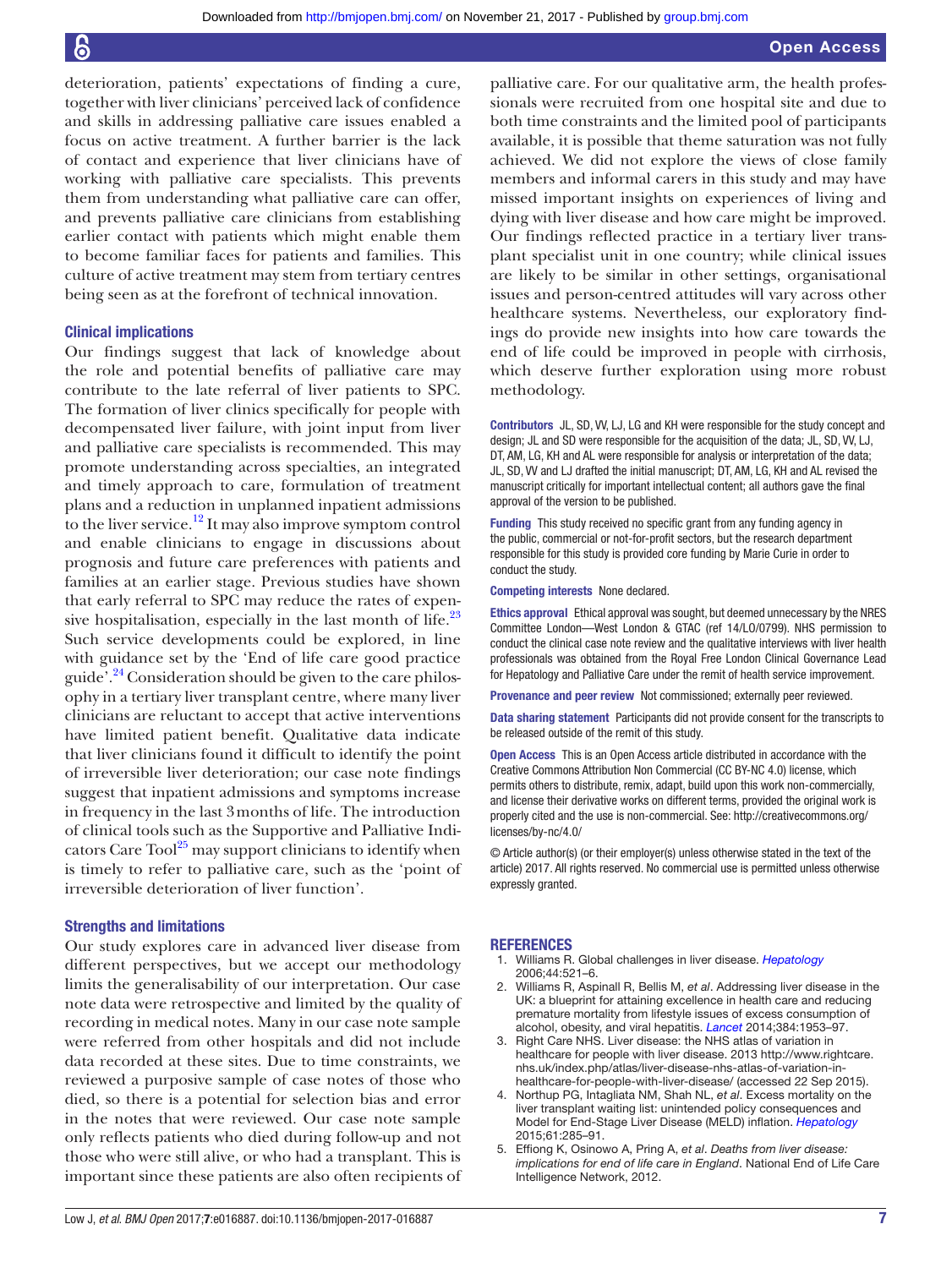## Open Access

- <span id="page-7-0"></span>6. Roth K, Lynn J, Zhong Z, *et al*. Dying with end stage liver disease with cirrhosis: insights from SUPPORT. Study to understand prognoses and preferences for outcomes and risks of treatment. *J Am Geriatr Soc* 2000;48(5 Suppl):S122–30.
- 7. Potosek J, Curry M, Buss M, *et al*. Integration of palliative care in end-stage liver disease and liver transplantation. *[J Palliat Med](http://dx.doi.org/10.1089/jpm.2013.0167)* 2014;17:1271–7.
- 8. Sanchez W, Talwalkar JA. Palliative care for patients with end-stage liver disease ineligible for liver transplantation. *[Gastroenterol Clin](http://dx.doi.org/10.1016/j.gtc.2005.12.007)  [North Am](http://dx.doi.org/10.1016/j.gtc.2005.12.007)* 2006;35:201–19.
- 9. Hansen L, Sasaki A, Zucker B. End-stage liver disease: challenges and practice implications. *[Nurs Clin North Am](http://dx.doi.org/10.1016/j.cnur.2010.03.005)* 2010;45:411–26.
- <span id="page-7-1"></span>10. Low J, Vickerstaff V, Davis S, *et al*. Palliative care for cirrhosis: a UK survey of health professionals' perceptions, current practice and future needs. *Frontline Gastroenterology* 2015.
- 11. Kendrick E. *Getting it right: improving end of Life Care for people living with liver disease*. Leicester: NHS Liver Care, National End of Life Care Programme, 2013. [http://www.liver.nhs.uk/resources/end\\_](http://www.liver.nhs.uk/resources/end_of_life_care/) of life\_care/. (accessed 21 Mar 2013).
- <span id="page-7-11"></span>12. Kimbell B, Boyd K, Kendall M, *et al*. Managing uncertainty in advanced liver disease: a qualitative, multiperspective, serial interview study. *[BMJ Open](http://dx.doi.org/10.1136/bmjopen-2015-009241)* 2015;5:e009241.
- <span id="page-7-2"></span>13. Poonja Z, Brisebois A, van Zanten SV, *et al*. Patients with cirrhosis and denied liver transplants rarely receive adequate palliative care or appropriate management. *[Clin Gastroenterol Hepatol](http://dx.doi.org/10.1016/j.cgh.2013.08.027)* 2014;12:692–8.
- <span id="page-7-3"></span>14. Luckett T, Phillips J, Agar M, *et al*. Elements of effective palliative care models: a rapid review. *[BMC Health Serv Res](http://dx.doi.org/10.1186/1472-6963-14-136)* 2014;14:1–22.
- <span id="page-7-4"></span>15. Baumann AJ, Wheeler DS, James M, *et al*. Benefit of early palliative care intervention in end-stage liver disease patients awaiting liver transplantation. *[J Pain Symptom Manage](http://dx.doi.org/10.1016/j.jpainsymman.2015.07.014)* 2015;50:882–6.
- <span id="page-7-5"></span>16. Fergus CJ, Chinn DJ, Murray SA. Assessing and improving outof-hours palliative care in a deprived community: a rapid appraisal study. *[Palliat Med](http://dx.doi.org/10.1177/0269216309356030)* 2010;24:493–500.
- <span id="page-7-6"></span>17. Creswell JW, Klassen AC, Plano Clark VL, *et al*. *Best practices for mixed methods research in the health sciences*. Bethesda (Maryland: National Institutes of Health, 2011:2094–103.
- <span id="page-7-7"></span>18. Kitzinger J. Qualitative research. Introducing focus groups. *BMJ* 1995;311:299.
- 19. Hudson P. Focus group interviews: a guide for palliative care researchers and clinicians. *[Int J Palliat Nurs](http://dx.doi.org/10.12968/ijpn.2003.9.5.11490)* 2003;9:202–7.
- <span id="page-7-8"></span>20. World Health Organization. *Palliative care*, 2007.
- <span id="page-7-9"></span>21. Ritchie J, Spencer L, O'Connor W. *Carrying out qualitative analysis. Qualitative research practice: A guide for social science students and researchers*. 2003:219–62.
- <span id="page-7-10"></span>22. Wiesner R, Edwards E, Freeman R, *et al*. Model for end-stage liver disease (MELD) and allocation of donor livers. *[Gastroenterology](http://dx.doi.org/10.1053/gast.2003.50016)* 2003;124:91–6.
- <span id="page-7-12"></span>23. Temel JS, Greer JA, Muzikansky A, *et al*. Early palliative care for patients with metastatic non-small-cell lung cancer. *[N Engl J Med](http://dx.doi.org/10.1056/NEJMoa1000678)* 2010;363:733–42.
- <span id="page-7-13"></span>24. Healthcare for London. The end of life care good practice guide. 2010. [http://www.londonhp.nhs.uk/wp-content/uploads/2011/03/](http://www.londonhp.nhs.uk/wp-content/uploads/2011/03/EOLC-good-practice-guide-plain-text.pdf) [EOLC-good-practice-guide-plain-text.pdf](http://www.londonhp.nhs.uk/wp-content/uploads/2011/03/EOLC-good-practice-guide-plain-text.pdf).
- <span id="page-7-14"></span>25. Highet G, Crawford D, Murray SA, *et al*. Development and evaluation of the supportive and Palliative Care Indicators Tool (SPICT): a mixed-methods study. *[BMJ Support Palliat Care](http://dx.doi.org/10.1136/bmjspcare-2013-000488)* 2014;4:285–90.